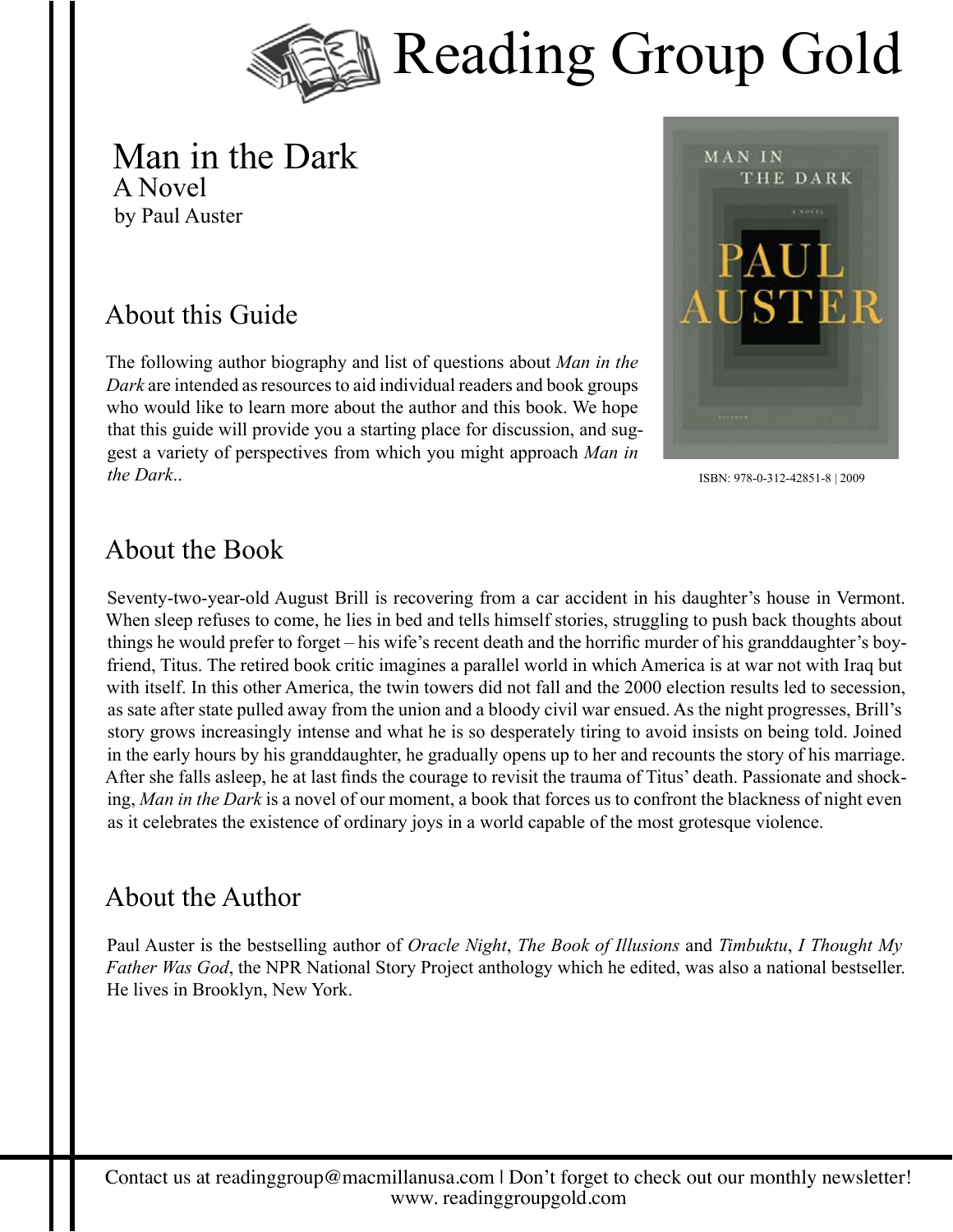

# Discussion Questions

1. *Man in the Dark* begins with lines "I am alone in the dark, turning the world around in my head as I struggle through another bout of insomnia, another white night in the great American wilderness." Discuss the role that sleep and insomnia play in the novel and how it affects the various characters.

2. "The story is about a man who must kill the person who created him, and why pretend hat I am not that person? By putting myself into the story, the story becomes real. Or else I become unreal, yet one more figment of my imagination." Discuss what Brill means by this, and whether it makes the story-within-the story more real or less real.

3. What role does darkness play throughout the book? How does the idea of nighttime influence the mood of the novel?

4. August Brill says of the stories he makes up "they might not add up to much, but as long as I'm inside the, they prevent me from thinking about the things I would prefer to forget. Concentration can be a problem, however, and more often than not my mind eventually drifts from the story I'm trying to tell to the things I don't want to think about." How does the story of Owen Brick give way to the things that August Brill doesn't want to think about? What are these things, and how do the stories throughout the book relate to them?

5. There are obvious differences between the two versions of the United States – in what ways are they similar?

6. Discuss similarities between August Brill and Owen Brick.

7. What is the significance of the Rose Hawthorne quote " as the weird world rolls by?" Why does Miriam know that her father will like that particular quote? What does his fondness for that quote say about August Brill's character? How can it be applied to the stories that August tells?

8. What are some possible reasons that August relates stories of real-world tragedy and coincidence right after he finishes the Owen Brick story? What do the stories have in common?

9. Katya says "inanimate objects as a means of expressing human emotion. That's the language of film." Discuss other instances in the book where inanimate objects are used to express human emotions.

10. August says that the films are "all about women… they take care of the real business while their men tumble about making a hash of things." Besides August Brill and Owen Brick, most of the characters are women. What is the role of women in *Man in the Dark*?

11. Discuss the idea of alternate realities. Frisk tells Brick "each world is a creation of the mind." This is literally true in the sense that Brick is a creation of Brill's mind. Are there other examples of this elsewhere in the novel?